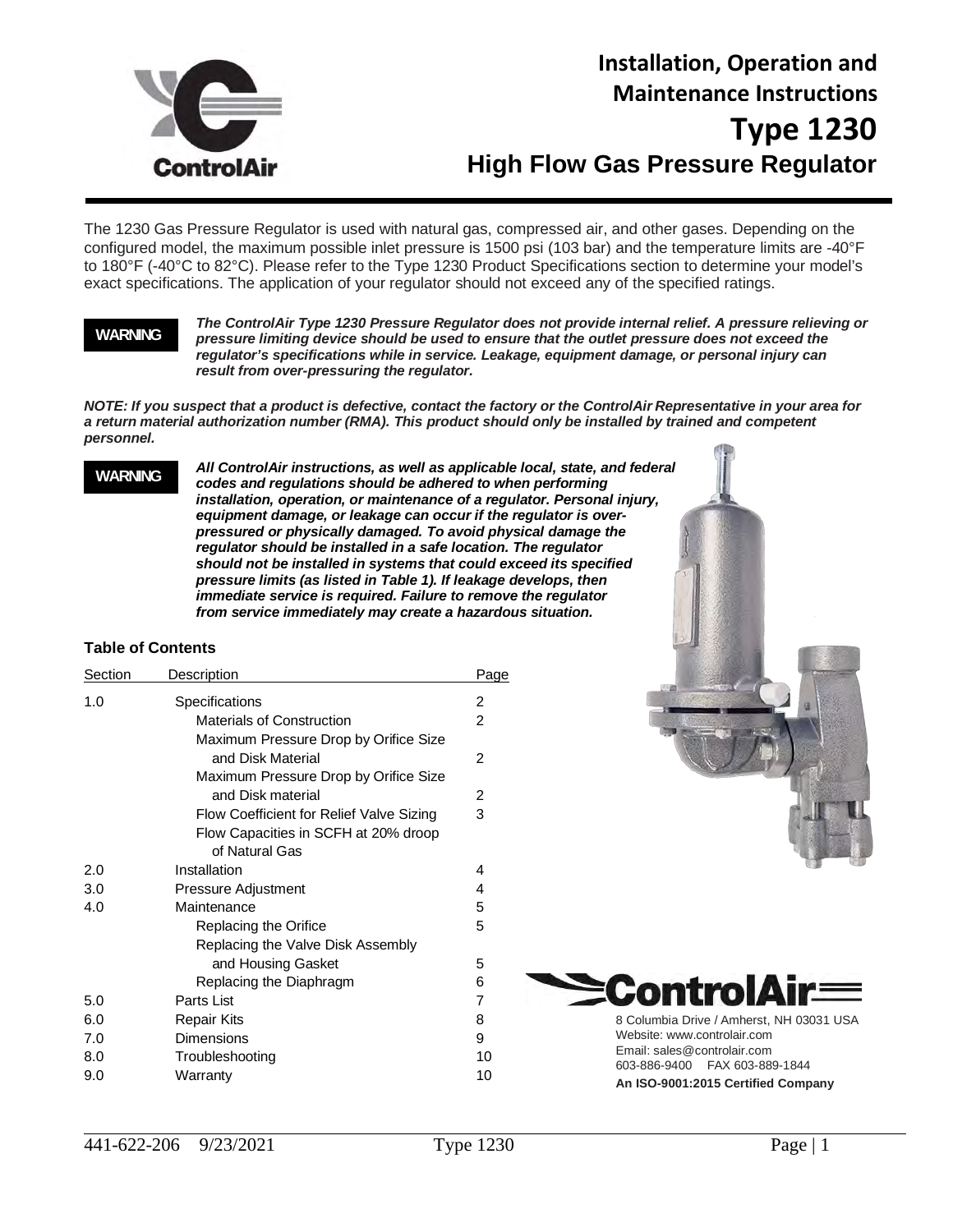# 1. SPECIFICATIONS

| <b>Body Sizes</b>                                      | 1" or 2" NPT                                                                                                                                                      |
|--------------------------------------------------------|-------------------------------------------------------------------------------------------------------------------------------------------------------------------|
| <b>Vent Size</b>                                       | 1/4" NPT                                                                                                                                                          |
| <b>Output Ranges</b>                                   | 27-50 psi (1.9-3.5 bar), 46-95 psi (32.-6.6 bar), 90-150 psi (6.2-10.3 bar), 150-200<br>psi (10.3-13.8 bar), 200-275 psi (13.8-19 bar), 275-500 psi (19-34.5 bar) |
| <b>Max. Inlet Pressure</b>                             | See Table 1                                                                                                                                                       |
| <b>Body Inlet Pressure</b><br>Rating                   | 1,500 psi (103 bar)                                                                                                                                               |
| <b>Orifice Sizes</b>                                   | 1/8", 3/16", 1/4", 3/8", 1/2"                                                                                                                                     |
| <b>Max. Outlet Pressure</b>                            | 500 psi (39.7 bar)                                                                                                                                                |
| <b>Max. Outlet Pressure</b><br><b>Above Set Point</b>  | 200 psi (13.8 bar)                                                                                                                                                |
| <b>Max. Pressure Drop</b>                              | See Table 2                                                                                                                                                       |
| <b>Flow Coefficients</b>                               | See Table 3                                                                                                                                                       |
| <b>Flow Capacities</b>                                 | See Table 4                                                                                                                                                       |
| <b>Temperature Limits</b><br><b>Elastomer Material</b> | Neoprene (CR), Nitrile (NBR) & Nylon (PA): $-40^{\circ}$ to 180° F ( $-40^{\circ}$ C to 82° C)<br>Fluorocarbon (FKM): $0^\circ$ to 180° F (-18° to 82° C)         |
| Weight                                                 | 1" NPT Body: 25 lb. (11.3 kg)<br>2" NPT Body: 30 lbs. (13.6 kg)                                                                                                   |
| <b>Operating Media</b>                                 | compressed air, natural gas, other inert gasses                                                                                                                   |

### **MATERIALS OF CONSTRUCTION**

|                                 | Standard (S)                                      | <b>NACE (N)</b>        |
|---------------------------------|---------------------------------------------------|------------------------|
| Body, Bonnet,<br>Diaphragm Case | <b>LCC Steel</b>                                  | <b>LCC Steel</b>       |
| Diaphragm                       | Neoprene                                          | Fluorocarbon           |
| <b>Valve Disk</b>               | Nitrile                                           | Fluorocarbon           |
| <b>Trim</b>                     | <b>Brass and Aluminum</b><br>(Stainless - option) | <b>Stainless Steel</b> |

#### Table 1 Maximum Inlet Pressure by Orifice Size

| <b>Orifice Size</b> |     | <b>Maximum Inlet Pressure</b> |     |
|---------------------|-----|-------------------------------|-----|
| in.                 | mm  | psi                           | bar |
| 1/8                 | 3.2 | 1500                          | 103 |
| 3/16                | 4.8 | 1500                          | 103 |
| 1/4                 | 6.4 | 1500                          | 103 |
| 3/8                 | 9.5 | 1000                          | 69  |
| 1/2                 |     | 750                           | 517 |

#### Table 2 Maximum Pressure Drop by Orifice Size and Disk material

|      | <b>Orifice Size</b> |     |                           |     | <b>Maximum Pressure Drop*</b>  |                  |      |                 |      |
|------|---------------------|-----|---------------------------|-----|--------------------------------|------------------|------|-----------------|------|
|      |                     |     | <b>Nitrile (NBR) Disk</b> |     | <b>Fluorocarbon (FKM) Disk</b> | <b>CTFE Disk</b> |      | Nylon (PA) Disk |      |
| in.  | mm                  | psi | bar                       | psi | bar                            | psi              | bar  | psi             | bar  |
| 1/8  | 3.2                 | 600 | 41.4                      | 200 | 13.8                           | 1500             | 103  | 1500            | 103  |
| 3/16 | 4.8                 | 600 | 41.4                      | 200 | 13.8                           | 1500             | 103  | 1500            | 103  |
| 1/4  | 6.4                 | 600 | 41.                       | 200 | 13.8                           | 1000             | 69   | 1000            | 69   |
| 3/8  | 9.5                 | 500 | 34.5                      | 200 | 13.8                           | 500              | 34.5 | 500             | 34.5 |
| 1/2  | 13                  | 250 |                           | 200 | 13.8                           | 250              | 17.2 | 250             |      |

\* The inlet pressure cannot exceed the sum of the output pressure setting and the maximum pressure drop.

Example: For a regulator with 1/2" orifice size, NBR disk material, and set point of 100 psi, the maximum inlet pressure would be 350 psi = 250 psi (maximum pressure drop for 1/2" & NBR) + 100 psi (set point)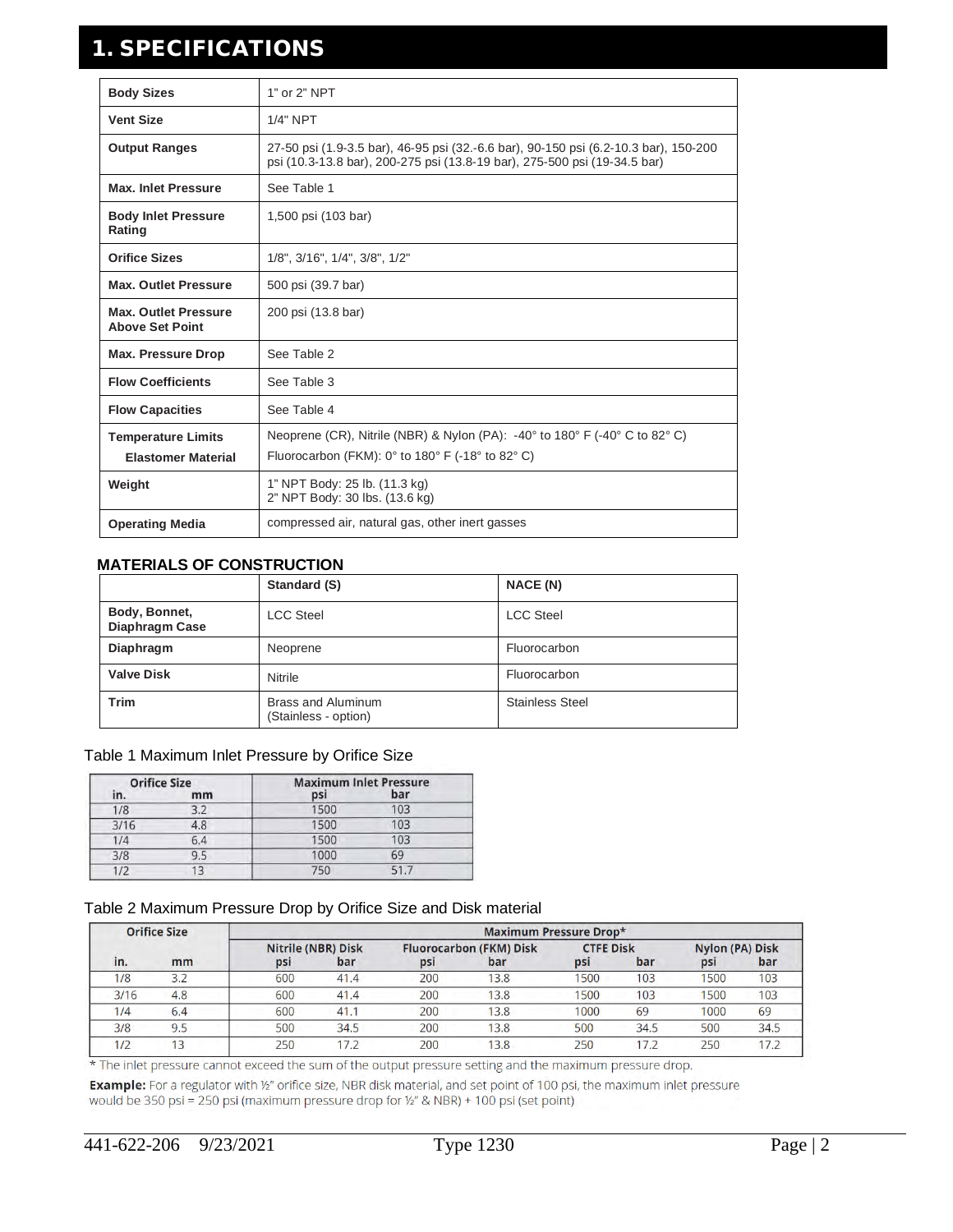#### Table 3 Flow Coefficient for Relief Valve Sizing

| <b>Orifice Size</b> |     | -<br>g | ۳v    |      |
|---------------------|-----|--------|-------|------|
| in.                 | mm  |        |       |      |
| 1/8                 | 3.2 | 13.9   | 0.49  | 26.4 |
| 3/16                | 4.8 | 31.3   | 1 1 1 | 28.2 |
| 1/4                 | 6.4 | 55.1   | 2.03  | 27.2 |
| 3/8                 | 9.5 | 122.5  | 4.61  | 26.6 |
| 1/2                 | 13  | 216.0  | 8.18  | 26.4 |

### Table 4 Flow Capacities in SCFH at 20% droop of Natural Gas (0.6 Specific Gravity)

|                             |     |                                                      |                |       |                         |       | Orifice Size (in.) |       |              |                         |       |                |
|-----------------------------|-----|------------------------------------------------------|----------------|-------|-------------------------|-------|--------------------|-------|--------------|-------------------------|-------|----------------|
|                             |     | Output Set Point Inlet Pressure<br>Range (psi) (psi) | 1/8            | 3/16  | 1" NPT Body Size<br>1/4 | 3/8   | 1/2                | 1/8   | 3/16         | 2" NPT Body Size<br>1/4 | 3/8   | 1/2            |
|                             |     | 60                                                   | 900            | 2000  | 3100                    | 5200  | 8100               | 1000  | 2100         | 3200                    | 5300  | 12000          |
| 27-50 psi<br>(1.9-3.5 bar)  |     | 100                                                  | 1700           | 3500  | 5700                    | 10500 | 13000              | 1800  | 3600         | 5800                    | 10000 | 21000          |
|                             |     | 200                                                  | 3500           | 7800  | 11000                   | 16000 | 19000              | 3600  | 7900         | 12000                   | 21000 | 55000          |
|                             |     | 300                                                  | 5300           | 10500 | 14000                   | 20000 | 23000              | 5500  | 11000        | 19000                   | 48000 | 83000          |
|                             | S   | 400                                                  | 6900           | 13000 | 17000                   | 23000 |                    | 7000  | 15000        | 27000                   | 63000 |                |
|                             |     | 500                                                  | 8700           | 15000 | 19000                   | 25000 |                    | 8800  | 19000        | 34300                   | 79700 |                |
|                             |     | 600                                                  | 9800           | 17000 | 21000                   |       |                    | 10000 | 23000        | 42000                   |       |                |
|                             |     |                                                      |                | 22300 | 26300                   |       |                    | 18000 | 39900        | 70400                   |       |                |
|                             |     | 1000                                                 | 16200<br>19000 | 25000 |                         |       |                    | 27000 | 60000        |                         |       |                |
|                             |     | 1500                                                 |                | 1500  |                         |       |                    | 900   | 1600         |                         |       |                |
|                             |     | 60                                                   | 800            |       | 2400                    | 4300  | 6400               | 1600  |              | 2500<br>4300            | 4400  | 7300           |
|                             |     | 100                                                  | 1500           | 3100  | 4200                    | 7500  | 10000              | 3500  | 3400<br>6700 |                         | 7600  | 12000<br>27000 |
|                             |     | 200                                                  | 3400           | 6800  | 9400                    | 14000 | 17000              | 5300  | 10000        | 9600                    | 16000 | 51000          |
|                             |     | 300                                                  | 5200           | 8900  | 11000                   | 16000 | 20000              |       |              | 14000                   | 27000 |                |
|                             | S   | 400                                                  | 6800           | 11000 | 15000                   | 20000 |                    | 6900  | 13000        | 21000                   | 46000 |                |
| 46-95 psi (3.2-6.6 bar)     |     | 500                                                  | 8600           | 12300 | 16300                   | 22000 |                    | 8700  | 16300        | 26300                   | 73300 |                |
|                             |     | 600                                                  | 9800           | 14000 | 19000                   |       |                    | 10000 | 20000        | 35000                   |       |                |
|                             |     | 1000                                                 | 13500          | 18400 | 21700                   |       |                    | 17100 | 38700        | 68800                   |       |                |
|                             |     | 1500                                                 | 18000          | 24000 |                         |       |                    | 26000 | 59000        |                         |       |                |
|                             |     | 100                                                  | 1700           | 3200  | 5000                    | 8000  | 13000              | 1800  | 3300         | 5200                    | 9000  | 14000          |
|                             |     | 200                                                  | 3500           | 7300  | 10000                   | 16000 | 22000              | 3600  | 7400         | 11000                   | 19000 | 30000          |
|                             |     | 400                                                  | 7100           | 14000 | 19000                   | 27000 |                    | 7200  | 15000        | 24000                   |       |                |
|                             | R   | 500                                                  | 8600           | 16300 | 21300                   | 28700 |                    | 8700  | 19000        | 31400                   |       |                |
|                             |     | 600                                                  | 9900           | 19000 | 25000                   |       |                    | 10000 | 23000        | 39000                   |       |                |
|                             |     | 1000                                                 | 16700          | 25800 | 31000                   |       |                    | 17600 | 39000        | 69300                   |       |                |
| 90-150 psi (6.2-10.3 bar)   |     | 1500                                                 | 23000          | 32000 |                         |       |                    | 24000 | 60000        |                         |       |                |
|                             |     | 125                                                  | 2000           | 3600  | 5500                    | 9200  | 13000              | 2100  | 3700         | 5600                    | 9800  | 15000          |
|                             |     | 200                                                  | 3600           | 6600  | 9400                    | 13000 | 22000              | 3700  | 6900         | 10000                   | 17000 | 27000          |
|                             | 100 | 400                                                  | 7000           | 13000 | 18000                   | 27000 |                    | 7200  | 14000        | 21000                   | 39000 |                |
|                             |     | 500                                                  | 8300           | 15500 | 20500                   | 31000 |                    | 8600  | 17500        | 27500                   | 54000 |                |
|                             |     | 1000                                                 | 17500          | 26000 | 32600                   |       |                    | 17200 | 38600        | 66000                   |       |                |
|                             |     | 1500                                                 | 25000          | 35000 |                         |       |                    | 27000 | 59000        |                         |       |                |
|                             |     | 150                                                  | 2400           | 4600  | 6700                    | 11000 | 17000              | 2500  | 5000         | 8100                    | 12000 | 20000          |
|                             | 125 | 300                                                  | 5200           | 10000 | 15000                   | 25000 | 34000              | 5300  | 11000        | 17000                   | 31000 | 48000          |
|                             |     | 500                                                  | 7900           | 15000 | 25000                   | 36000 |                    | 8800  | 19000        | 30000                   | 59000 |                |
|                             |     | 1500                                                 | 26000          | 43000 |                         |       |                    | 27000 | 60000        |                         |       |                |
|                             |     | 200                                                  | 3400           | 6800  | 10000                   | 16000 | 26000              | 3500  | 7300         | 11000                   | 18000 | 30000          |
|                             | 150 | 400                                                  | 7100           | 14000 | 22000                   | 34000 | 42000              | 7200  | 15000        | 26000                   | 46000 | 77000          |
|                             |     | 800                                                  | 13000          | 29000 | 38000                   |       |                    | 14000 | 30000        | 54000                   |       |                |
|                             |     | 1500                                                 | 26000          | 47000 |                         |       |                    | 27000 | 60000        |                         |       |                |
|                             |     | 200                                                  | 3400           | 6200  | 9300                    | 16000 | 26000              | 3500  | 6900         | 10000                   | 17000 | 28000          |
|                             | 150 | 400                                                  | 7100           | 14000 | 21000                   | 32000 | 38000              | 7200  | 15000        | 24000                   | 40000 | 66000          |
|                             |     | 800                                                  | 13000          | 27000 | 37000                   |       |                    | 14000 | 30000        | 51000                   |       |                |
|                             |     | 1500                                                 | 26000          | 44000 |                         |       |                    | 27000 | 60000        |                         |       |                |
|                             |     | 250                                                  | 4200           | 8300  | 12000                   | 20000 | 30000              | 4300  | 9100         | 13000                   | 23000 | 42000          |
|                             |     | 600                                                  | 9500           | 22000 | 34000                   | 55000 |                    | 10000 | 23000        | 40000                   | 75000 |                |
|                             | 200 | 800                                                  | 13000          | 30000 | 43000                   |       |                    | 14000 | 31000        | 54000                   |       |                |
| 150-200 psi (10.3-13.8 bar) |     | 1200                                                 | 20000          | 41000 | 59000                   |       |                    | 21000 | 48000        | 83000                   |       |                |
|                             |     | 1500                                                 | 26000          | 53000 |                         |       |                    | 27000 | 60000        |                         |       |                |
|                             |     | 250                                                  | 4200           | 8200  | 11000                   | 20000 | 29000              | 4300  | 8900         | 12000                   | 23000 | 35000          |
|                             |     | 600                                                  | 9500           | 22000 | 31000                   | 51000 |                    | 10000 | 23000        | 38000                   | 70000 |                |
|                             | 200 | 800                                                  | 13000          | 29000 | 42000                   |       |                    | 14000 | 31000        | 52000                   |       |                |
|                             |     | 1200                                                 | 19000          | 41000 | 55000                   |       |                    | 20000 | 46000        | 83000                   |       |                |
|                             |     | 1500                                                 | 26000          | 51000 |                         |       |                    | 27000 | 60000        |                         |       |                |
| 200-275 psi (13.8-19 bar)   |     | 300                                                  | 4900           | 9000  | 15000                   | 28000 | 42000              | 5000  | 10000        | 17000                   | 30000 | 52000          |
|                             |     | 500                                                  | 8500           | 18000 | 29000                   | 51000 | 65000              | 8600  | 19000        | 34000                   | 62000 | 103000         |
|                             | 250 | 1000                                                 | 16000          | 39000 | 58000                   |       |                    | 17000 | 40000        | 68000                   |       |                |
|                             |     | 1500                                                 | 26000          | 59000 |                         |       |                    | 27000 | 60000        |                         |       |                |
|                             |     | 300                                                  | 4700           | 9000  | 15000                   | 28000 | 39000              | 4800  | 10000        | 17000                   | 29000 | 43000          |
|                             |     | 600                                                  | 9300           | 21000 | 39800                   | 76100 |                    | 10000 | 23000        | 40800                   | 81900 |                |
|                             | 275 | 1000                                                 | 16000          | 39000 | 67000                   |       |                    | 17000 | 40000        | 68000                   |       |                |
|                             |     | 1500                                                 | 26000          | 60000 |                         |       |                    | 26000 | 61000        |                         |       |                |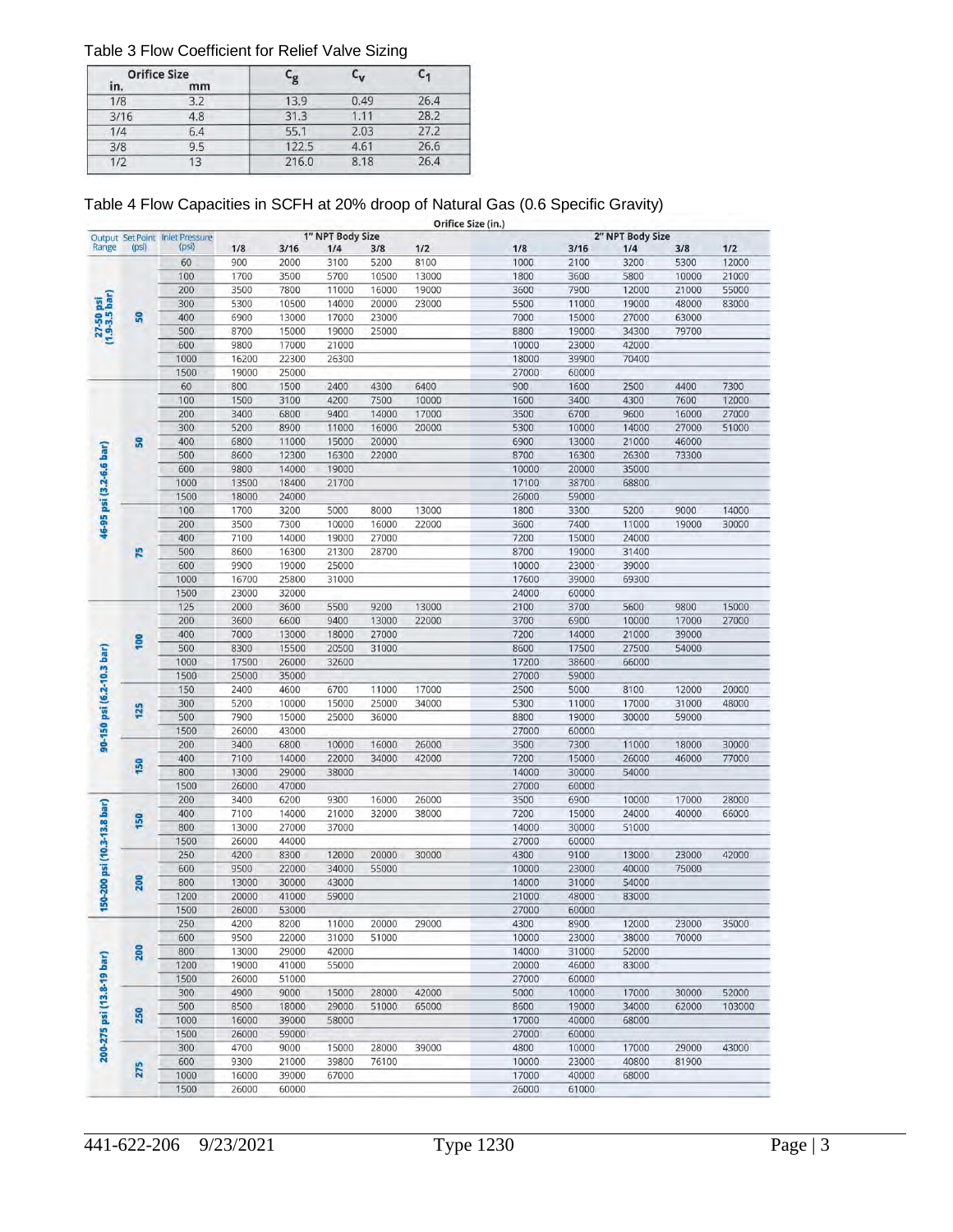Table 4 Flow Capacities in SCFH at 20% droop of Natural Gas (0.6 Specific Gravity) – continued

|                           |     |      |       |       |       |       |       |       |       | ,,,   |        |       |
|---------------------------|-----|------|-------|-------|-------|-------|-------|-------|-------|-------|--------|-------|
|                           |     | 300  | 4500  | 7500  | 10000 | 20000 | 31000 | 4600  | 8400  | 13000 | 23000  | 37000 |
| Sar)<br>un<br>m<br>G<br>÷ | 275 | 600  | 9300  | 18400 | 24300 | 43800 |       | 10000 | 23000 | 40800 | 81900  |       |
|                           |     | 1500 | 26000 | 46000 |       |       |       | 27000 | 57000 |       |        |       |
|                           |     | 400  | 6600  | 11000 | 16000 | 31000 | 42000 | 7000  | 13000 | 21000 | 35000  | 54000 |
|                           |     | 700  | 11000 | 23000 | 30000 | 54000 |       | 12000 | 26000 | 40000 | 72000  |       |
|                           | 300 | 1000 | 16800 | 32500 | 43800 |       |       | 15800 | 33200 | 53600 |        |       |
|                           |     | 1500 | 26000 | 49000 |       |       |       | 27000 | 58000 |       |        |       |
|                           |     | 500  | 8300  | 16000 | 24000 | 44000 | 62000 | 8800  | 17000 | 28000 | 49000  | 77000 |
| g                         |     | 800  | 13000 | 30000 | 41000 | 76000 |       | 14000 | 31000 | 51000 | 95000  |       |
| 500                       | š   | 1000 | 17000 | 38000 | 54000 |       |       | 18000 | 40000 | 66000 |        |       |
|                           |     | 1400 | 24000 | 55000 | 76000 |       |       | 25000 | 57000 | 96000 |        |       |
| <b>Z</b>                  |     | 1500 | 26000 | 60000 |       |       |       | 27000 | 61000 |       |        |       |
|                           |     | 550  | 8700  | 16000 | 26000 | 50000 | 77000 | 9000  | 18000 | 30000 | 53000  | 89000 |
|                           | ន្ល | 900  | 15000 | 34000 | 52000 | 92000 |       | 16000 | 35000 | 60000 | 113000 |       |
|                           |     | 1500 | 26000 | 59000 | 72000 |       |       | 27000 | 60000 | 82000 |        |       |
|                           |     |      |       |       |       |       |       |       |       |       |        |       |

Note: To convert SCFH to Nm^3/h, multiply the SCFH flow capacity by 0.02832

# 2. INSTALLATION

See page 7 for Parts List references.

*NOTE: If continued operation is necessary during installation or maintenance then a three-valve bypass should be installed around the position the regulator.*

- 1. Remove all packaging plugs from the regulator body inlet and outlet connections.
- 2. Carefully inspect the regulator for damage or debris. The regulator's inlet and outlet connections should be cleaned and free of debris before installation.
- 3. Ensure that all piping that is to be connected to the regulator is clean of foreign matter as well.
- 4. Apply pipe joint material to the piping threads that will be connected to the regulator.
- 5. Shut down the process before connecting the regulator.
- 6. Connect the regulator so that the process flows in the direction of the arrow on the spring bonnet (20).

#### **WARNING**

*Under certain conditions, this regulator may vent gas to the atmosphere. If operating in a hazardous process, this gas must not be allowed to accumulate and/or ignite. The user must be sure to vent the exhaust to a safe location away from any air intakes or possible ignition sources. The vent line must also be protected against clogging and condensation. Failure to safely vent hazardous gas from the regulator exhaust could result in personal injury, death, or property damage if a fire or explosion were to occur.*

- 7. The regulator must be oriented such that the vent assembly (25) is protected against clogging. If the regulator is being installed outside, position the vent facing downward to prohibit moisture and debris from falling directly into the vent.
- *Use pressure gauges to monitor the outlet pressure of the regulator during startup and vent the downstream pressure if necessary. The presence of downstream pressure during the startup of the regulator may cause the diaphragm of the regulator to be over-pressured. This condition could cause personal injury or property damage if the regulator is over-pressured to the point of explosion.* **WARNING**
- 8. Slowly begin flowing gas through the regulator.
- 9. Verify that the regulator is not leaking from any connection points.
- 10. Proceed to the Calibration section.

## 3. PRESSURE ADJUSTMENT

#### **IMPORTANT**

*While adjusting the unit always use a pressure gauge to monitor the pressure.*

**CAUTION**

 $\overline{a}$ 

*Under normal circumstances, the outlet pressure should not exceed the output range of the spring.*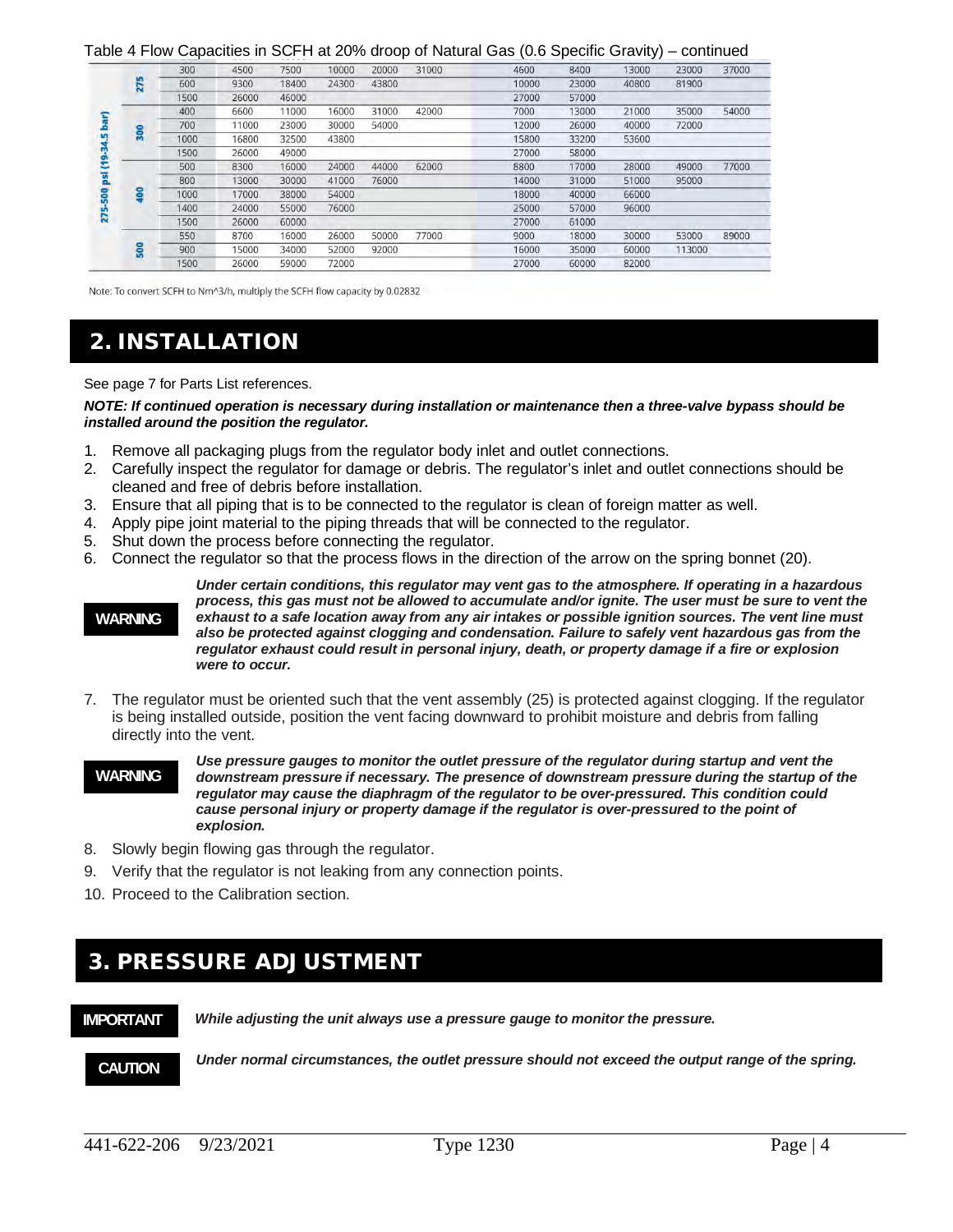- 1. Loosen the hex nut jam (1).
- 2. To increase the set point, rotate the adjusting screw (8) clockwise.
- 3. To decrease the set point, rotate the adjusting screw (8) counter-clockwise.
- 4. Once desired set point has been achieved, re-tighten the hex nut jam (1) while keeping the adjusting screw's (8) position fixed.

# 4. MAINTENANCE

Regulators accumulate general wear over time and must be inspected/evaluated for the possible need to repair or replace the instrument in accordance with local, state, and federal rules and regulations. ControlAir offers spare parts and repair kits for customers to order and keep on hand for routine maintenance.

### **WARNING**

*To avoid personal injury or equipment damage resulting from sudden release of pressure or ignition of accumulated gas, isolate the regulator from the system and bleed all of its internal pressure before attempting maintenance procedures.*

## **REPLACING THE ORIFICE**

*NOTE: Some piping arrangements may allow maintenance of the orifice (18) and valve disk assembly (24) without requiring the inlet adapter (16) to be disconnected from the piping. If the inlet adapter (16) and body (9) can be separated enough to allow access to the orifice (18) and valve disk assembly (24), step 1 in the below procedure can be skipped.*

### **CAUTION**

*Before proceeding, loosen the hex nut jam (1) and release all spring tension by rotating the adjusting screw (8) counter-clockwise until the range spring (21) is completely relaxed.* 

- 1. Disconnect the process piping and the inlet adapter (16).
- 2. Remove the four inlet adapter bolts (7) that hold the body (9) and inlet adapter (16) together.
- 3. The orifice (18) is seated in recess of the inlet adapter (16) and has a body orifice gasket (15) on top and below it.
- 4. Remove the worn orifice (18) and body orifice gasket (15) and install the replacement body orifice gasket (15) and orifice (18) in the recess of the inlet adapter (16).
- 5. Re-connect the body (9) and inlet adapter (16), insert the four inlet adapter bolts (7) through the inlet adapter (16) and tighten. Torque to 15 ft-lbs for 1" NPT body; 90 ft-lbs for 2" NPT body.
- 6. Adjust the regulator to the desired set point per Pressure Adjustment procedure.

# **REPLACING THE VALVE DISK ASSEMBLY AND HOUSING GASKET**

*NOTE: Some piping arrangements may allow maintenance of the orifice (18) and valve disk assembly (24) without requiring the inlet adapter (16) to be disconnected from the piping. If the inlet adapter (16) and body (9) can be separated enough to allow access to the orifice (18) and valve disk assembly (24), step 1 in the below procedure can be skipped.*

#### **CAUTION**

 $\overline{a}$ 

*Before proceeding, loosen the hex nut jam (1) and add spring tension by rotating the adjusting screw (8) clockwise for 2 complete turns past the point it first contacts the upper spring guide (22). This separates the valve disk assembly (24) from the orifice (18) so neither becomes damaged during maintenance.*

- 1. Disconnect the process piping and the inlet adapter (16)
- 2. Remove the four inlet adapter bolts (7) that hold the body (9) and inlet adapter (16) together and separate.
- 3. Remove the two body screws (2) that hold the diaphragm housing (13) and body (9) together and separate.
- 4. Remove the worn housing gasket (14) from the diaphragm housing (13) and install the replacement housing gasket (14).
- 5. The valve disk assembly (24) is connected to the valve connector (23) which is located inside the body (9). Slide the valve disk carrier assembly  $(23 + 24)$  out from the body  $(9)$ .
- 6. Unscrew the valve disk assembly (24) from the valve connector (23) using a 3/4" / 19.1 mm socket wrench. Install the replacement valve disk assembly (24) into the valve connector (23).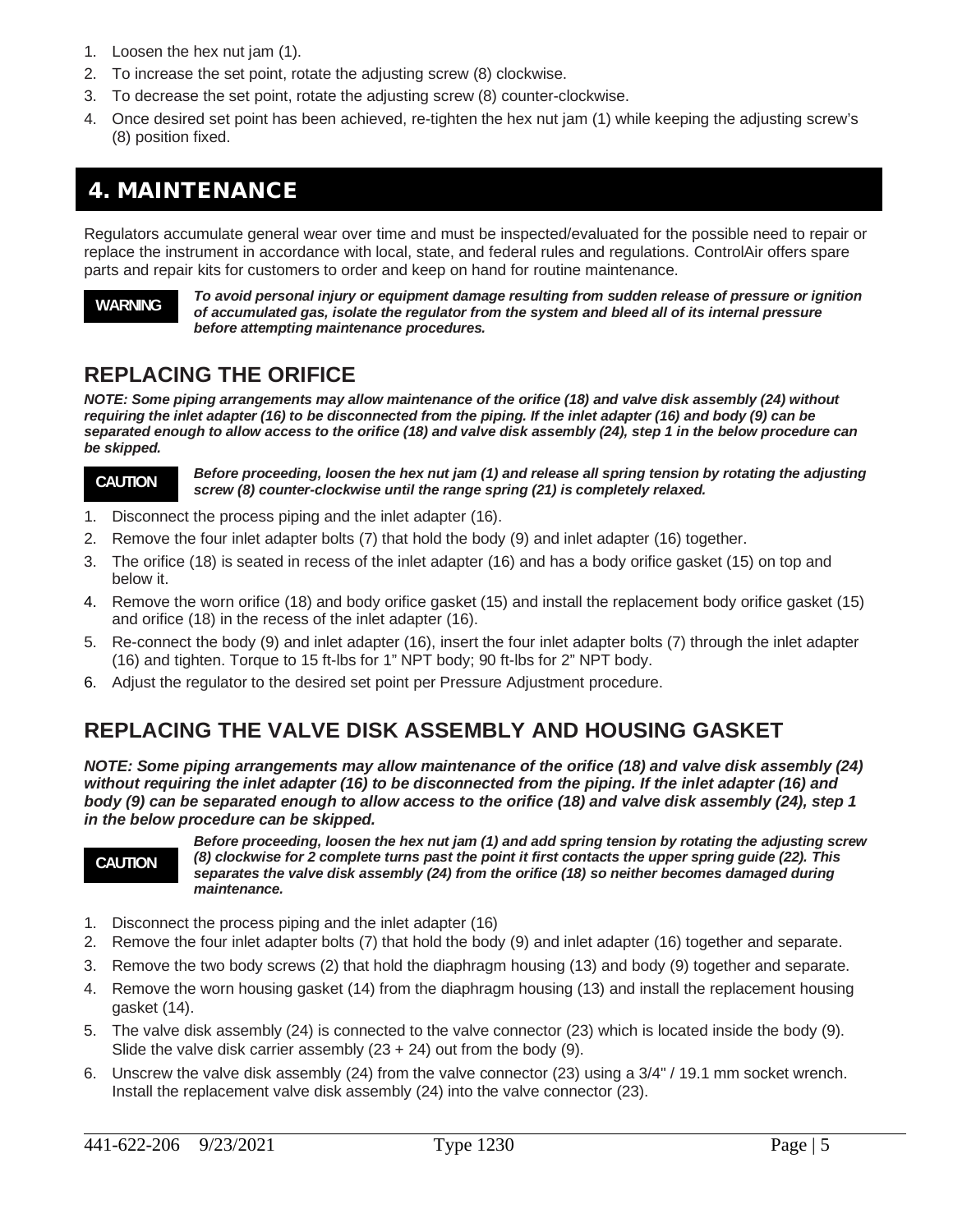7. Insert the valve disk carrier assembly  $(23 + 24)$  back into the body  $(9)$  with the valve disk assembly  $(24)$  facing towards the regulator inlet connection.

*NOTE: Ensure the valve connector (23) notch is centered within the body (9) and facing outwards allowing the pinned-end lever assembly (17) to seat itself into the notch when the body (9) and diaphragm housing (13) are re-assembled.*

- 8. Insert the pinned-end of the lever assembly (17) through the body (9) opening and seat it in the valve connector (23) notch.
- 9. With the lever assembly (17) and valve connector (23) notched together, slide the body (9) and diaphragm housing (13) back together. Reinstall the two body screws (2) and tighten. Torque to 30 ft-lbs.

**IMPORTANT**

*Before proceeding ensure the lever assembly (17) is properly connected with the valve connector (23) and will engage the valve connector (23) during operation.*

- 10. Check and ensure the orifice gaskets (15) and orifice (18) are still nested in the recess of the inlet adapter (16).
- 11. Re-connect the body (9) and inlet adapter (16), insert the four inlet adapter bolts (7) through the inlet adapter (16) and tighten.
- 12. Adjust the regulator to the desired set point per Pressure Adjustment procedure.

# **REPLACING THE DIAPHRAGM**



*Before proceeding, loosen the hex nut jam (1) and release all spring tension by rotating the adjusting screw (8) counter-clockwise until the range spring (21) is completely relaxed.* 

- 1. Remove the two blind build bolts (4) and four build bolts (5) with diaphragm housing hex nut (3) that hold the spring bonnet (20) and diaphragm housing (13) together.
- 2. To access the diaphragm assembly, remove the spring bonnet (20), range spring (21), and spring guide (22) and set aside for reassembly.

*NOTE: The diaphragm assembly consists of the connector assembly (10), neoprene diaphragm (12), and lower spring guide (11), and is held together by the connector screw (6).* 

3. Remove the diaphragm assembly from the diaphragm housing (13) by unhooking the bottom of the connector assembly (10) from the lever assembly (17).

*NOTE: If the diaphragm assembly is having difficulties being unhooked from the lever assembly (17), start by sliding the diaphragm assembly away from the inlet adapter (16) and body (9) and then pull the diaphragm assembly straight up and out from the diaphragm housing (13).* 

- 4. Unscrew the connector screw (6) from the connector assembly (10) and remove the lower spring guide (11) followed by the worn neoprene diaphragm (12).
- 5. Place the lower spring guide (11) back on the connector screw (6) in the same orientation it was removed. Install the replacement neoprene diaphragm (12) onto the connector screw (6) and thread the connector screw (6) back into the connector assembly (10).

#### **IMPORTANT**

*After rebuilding the diaphragm assembly, make sure the diaphragm (10) is centered on the connector assembly (10). If it is not centered the regulator may potentially leak during operation.* 

*6.* Insert the diaphragm assembly back into the diaphragm housing (13) making certain the bottom of the connector assembly (10) is securely hooked onto the lever assembly (17).

*NOTE: If the diaphragm assembly is having difficulties hooking back onto the lever assembly (17), start by inserting the diaphragm assembly into the diaphragm housing (13) on the side opposite the inlet adapter (16) and body (9). With the diaphragm assembly inserted fully, slide it towards the inlet adapter (16) and body (9) until it hooks into the lever assembly (17).* 



 $\overline{a}$ 

*When reconnecting the diaphragm assembly and lever assembly (17) do not twist the diaphragm assembly to seat it into place. Doing so may hinder the regulator from operating properly.* 

- 7. Place the range spring (21) on top of the lower spring guide (11) and on top of the range spring (21), place the spring guide (22).
- 8. Re-install the spring bonnet (20) back onto the diaphragm housing (13).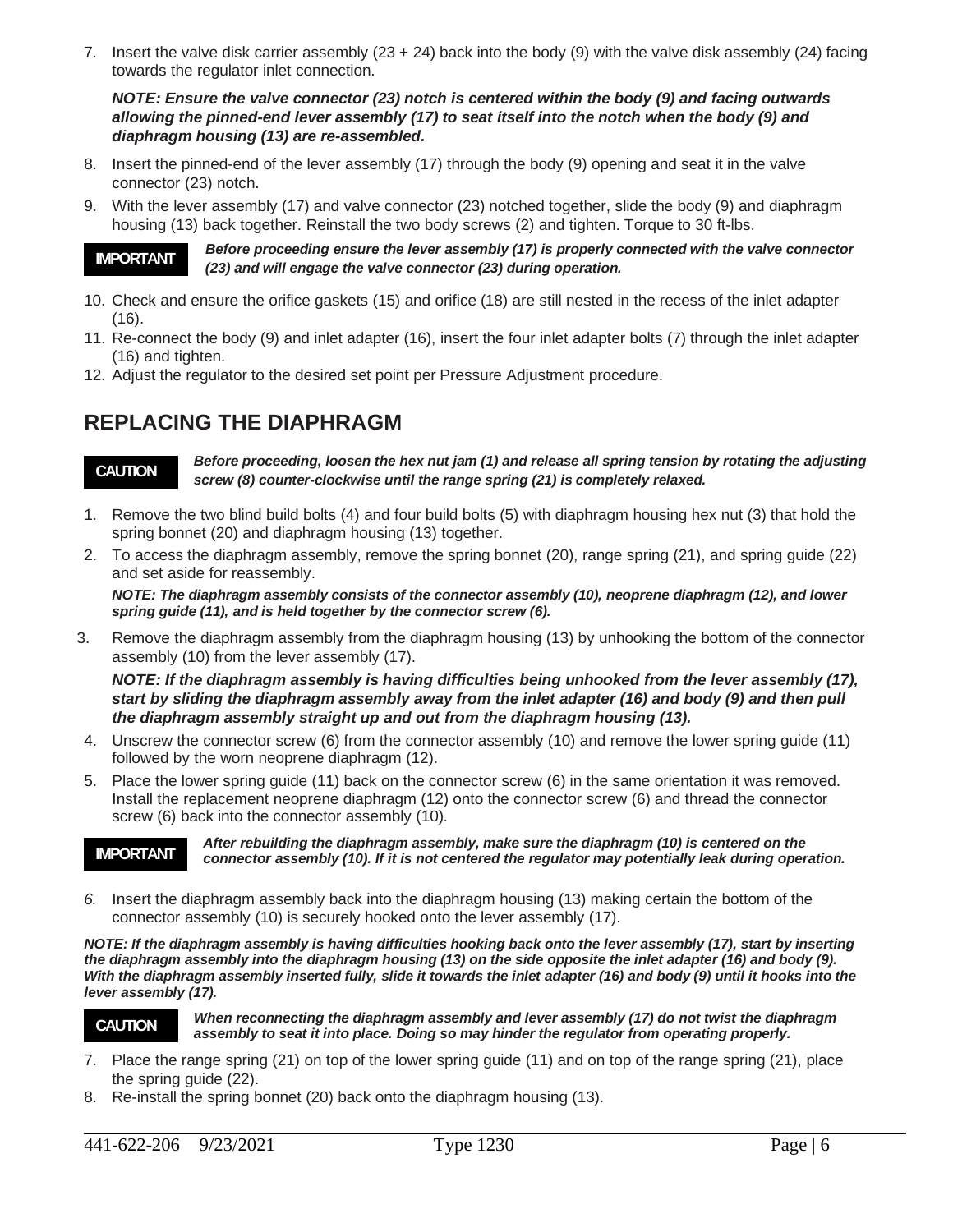#### **IMPORTANT**

*When re-assembling the spring bonnet (20) and diaphragm housing (13), the orientation must be as shown in the following diagrams, with the nameplate opposite the diaphragm housing (13) and inlet adapter (16) – if the mounting holes are not in the proper alignment the regulator will not operate as intended.* 



9. Reinstall and hand-tighten the blind casing screws (4), build bolts (5) and casing diaphragm housing hex nut (3) back through the spring bonnet (20) and diaphragm housing (13).

#### **IMPORTANT**

*The blind build bolts (4) must be used with casing hole numbers 1 and 6.* 

- 10. Rotate the adjusting screw (8) clockwise until the range spring (21) is compressed slightly adding slack to the neoprene diaphragm (12).
- 11. Complete tightening the blind casing screws (4), build bolts (5), and casing diaphragm housing hex nut (3) until securely fastened. Torques to 10 ft-lbs.
- 12. Adjust the regulator to the desired set point per Pressure Adjustment procedure.

### 5. PARTS LIST

 $\sim$ 

| (8)                                                                          |       |                                  |              |
|------------------------------------------------------------------------------|-------|----------------------------------|--------------|
|                                                                              | Item  | Description                      | Qty.         |
| (1)                                                                          |       | <b>HEX NUT JAM</b>               |              |
| Type 1230 - 1" Body Size                                                     | 2     | <b>BODY SCREW</b>                | 2            |
| 29                                                                           | 3     | <b>DIAPHRAGM HOUSING HEX NUT</b> | 4            |
|                                                                              | 4     | <b>BLIND BUILD BOLTS</b>         | 2            |
| Type 1230 - 2" Body Size<br>⑤                                                | 5     | <b>BUILD BOLTS</b>               | 4            |
|                                                                              | 6     | <b>CONNECTOR SCREW</b>           | 1            |
| Θ                                                                            | 7     | <b>INLET ADAPTER BOLTS</b>       | 4            |
| (26)<br>25.                                                                  | 8     | ADJUSTING SCREW                  |              |
|                                                                              | 9     | <b>BODY</b>                      |              |
| $\left( \begin{matrix} 9 \end{matrix} \right)$<br>$\mathbb{Q}^{\prime}$<br>② | 10    | <b>CONNECTOR ASSEMBLY</b>        |              |
| (2 )(14)<br>(26)                                                             | 11    | LOWER SPRING GUIDE               |              |
| ⊛<br>(2)                                                                     | $12*$ | <b>NEOPRENE DIAPHRAGM</b>        |              |
| (27)                                                                         | 13    | <b>DIAPHRAGM HOUSING</b>         | H            |
|                                                                              | $14*$ | <b>HOUSING GASKET</b>            | 1            |
| $^{\circledR}$<br>(23)<br>(23)                                               | $15*$ | <b>ORIFICE GASKET</b>            | 2            |
|                                                                              | 16    | <b>INLET ADAPTER</b>             |              |
| $(\widehat{\mathbb{1}})$<br>(24)<br>24)                                      | 17    | <b>LEVER ASSEMBLY</b>            |              |
| O.<br>(15)                                                                   | 18    | <b>ORIFICE</b>                   |              |
| $^{\circledR}$<br>Š<br>(18)                                                  | 19    | <b>LEVER PIN</b>                 |              |
| ò                                                                            | 20    | <b>SPRING BONNET</b>             |              |
| ௫<br>18)<br>⊕                                                                | 21    | <b>RANGE SPRING</b>              |              |
| ⋐<br>⑯                                                                       | 22    | <b>SPRING GUIDE</b>              |              |
| (3)<br>(16)                                                                  | 23    | <b>VALVE CONNECTOR</b>           |              |
| ൹)<br>କା<br>$\circ$                                                          | $24*$ | <b>DISK ASSEMBLY</b>             |              |
| Þ                                                                            | 25    | <b>VENT ASSEMBLY</b>             | 4            |
| ₩<br>₩<br>3)<br>67                                                           | 26    | <b>TUBE</b>                      | 1            |
|                                                                              | 27    | 1/8" NPT PIPE PLUG               | $\mathbf{1}$ |
| (17)<br>(19)                                                                 |       |                                  |              |

\*Included with ControlAir Regulator Repair Kit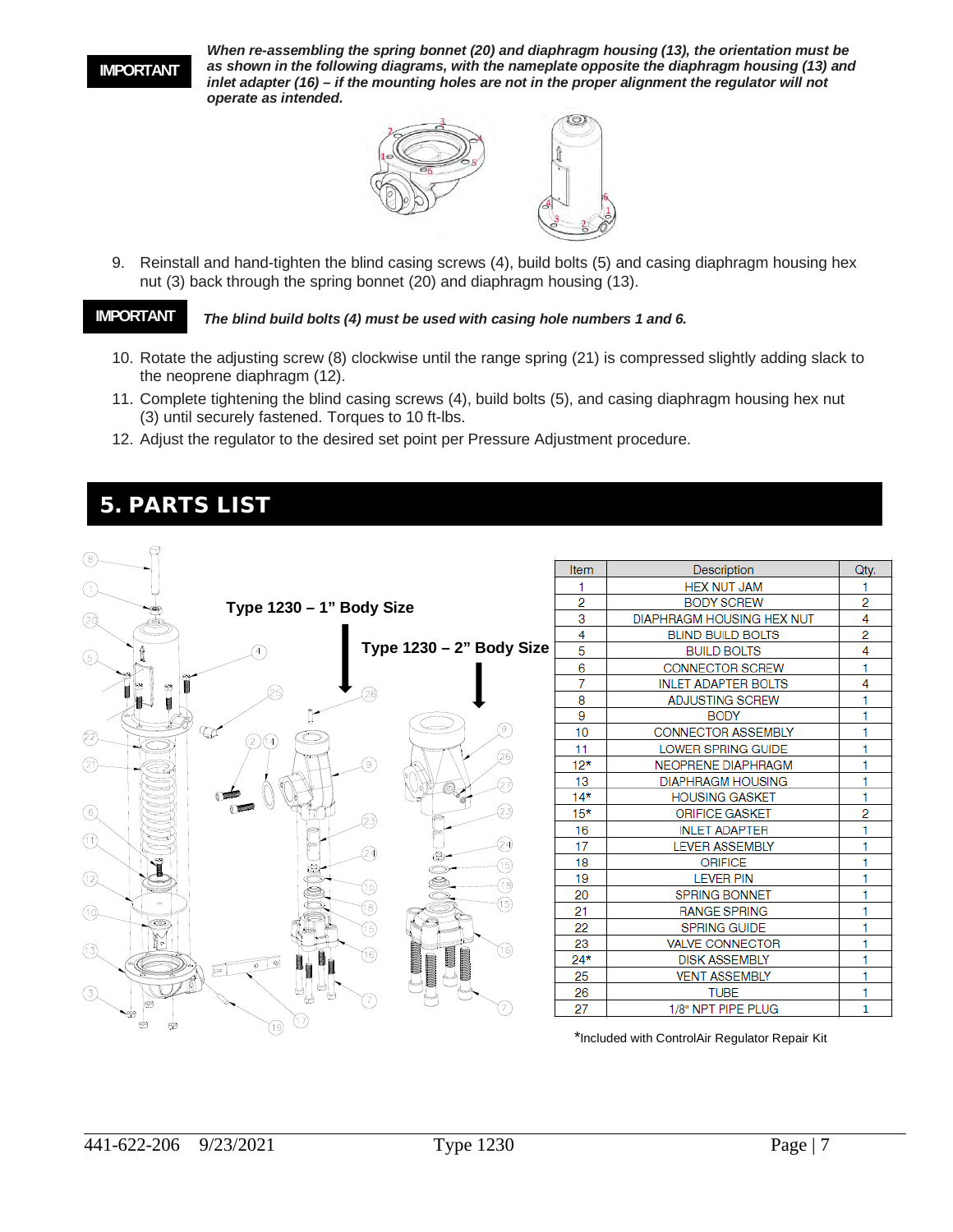# 6. REPAIR KITS

### **ORIFICE REPLACEMENT KITS**

| Material               |       | <b>Size</b>      | Part No.    |
|------------------------|-------|------------------|-------------|
|                        | 1/8"  | $3.2 \text{ mm}$ | 449-871-210 |
|                        | 3/16" | $4.8 \text{ mm}$ | 449-871-211 |
| <b>Brass</b>           | 1/4"  | $6.4 \text{ mm}$ | 449-871-212 |
|                        | 3/8"  | $9.5 \text{ mm}$ | 449-871-213 |
|                        | 1/2"  | $13 \text{ mm}$  | 449-871-214 |
|                        | 1/8"  | $3.2 \text{ mm}$ | 449-871-215 |
|                        | 3/16" | $4.8 \text{ mm}$ | 449-871-216 |
| <b>Stainless Steel</b> | 1/4"  | $6.4 \text{ mm}$ | 449-871-217 |
|                        | 3/8"  | $9.5 \text{ mm}$ | 449-871-218 |
|                        | 1/2"  | $13 \text{ mm}$  | 449-871-219 |

## **REPLACEMENT SPRINGS**

| Color (Range)                                      | Part No.     |
|----------------------------------------------------|--------------|
| Red Striped Spring - 27-50 psi (1.9-3.4 bar)       | 446-755-206K |
| Olive Striped Spring - 46-95 psig (3.2-6.6 bar)    | 446-755-207K |
| Silver Striped Spring - 90-150 psi (6.2-10.3 bar)  | 446-755-208K |
| Green Striped Spring - 150-200 psi (10.3-13.8 bar) | 446-755-209K |
| Blue Striped Spring - 200-275 psi (13.8-19 bar)    | 446-755-210K |
| Yellow Striped Spring - 275-500 psi (19-34.5 bar)  | 446-755-211K |

## **REGULATOR REPAIR KITS**

| <b>Materials of Construction</b>                                       | Part No.    |
|------------------------------------------------------------------------|-------------|
| Neoprene Diaphragm & Brass / Nitrile Valve Disk Assembly               | 449-871-203 |
| Neoprene Diaphragm & Brass / CFTE Valve Disk Assembly                  | 449-871-204 |
| Neoprene Diaphragm & Stainless Steel / Nitrile Valve Disk<br>Assembly  | 449-871-205 |
| Fluorocarbon Diaphragm & Stainless Steel / CFTE Valve<br>Disk Assembly | 449-871-206 |

Regulator Repair Kits include: Diaphragm, Housing Gasket, Orifice Gaskets, and Valve Disk Assembly.

*NOTE: Repair Kits with alternative Valve Disk/Trim/Diaphragm material combinations can be provided upon request. Consult factory for details.*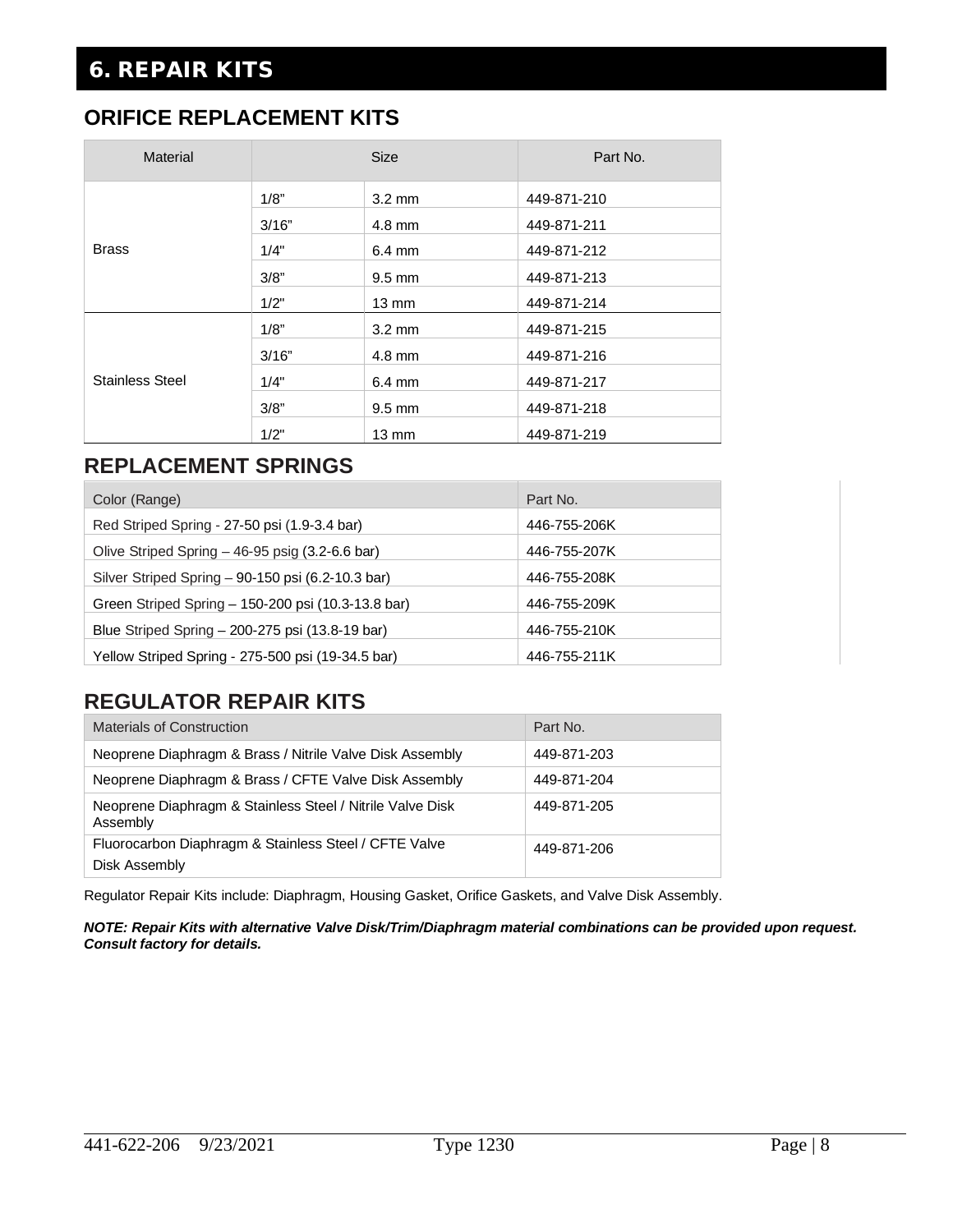# 7. DIMENSIONS



| <b>PURT</b><br><b>SIZE</b><br><b>NPT</b> |                                                                         |  |  |  |
|------------------------------------------|-------------------------------------------------------------------------|--|--|--|
| 411                                      | 12.07 [306.5] 7.63 [193.9] 7.84 [199.2] 1" NPT 5.26 [133.7] 2.89 [73.4] |  |  |  |
| ייר                                      | 12.07 [306.5] 8.58 [218.0] 8.48 [215.4] 2" NPT 5.26 [133.7] 2.89 [73.4] |  |  |  |